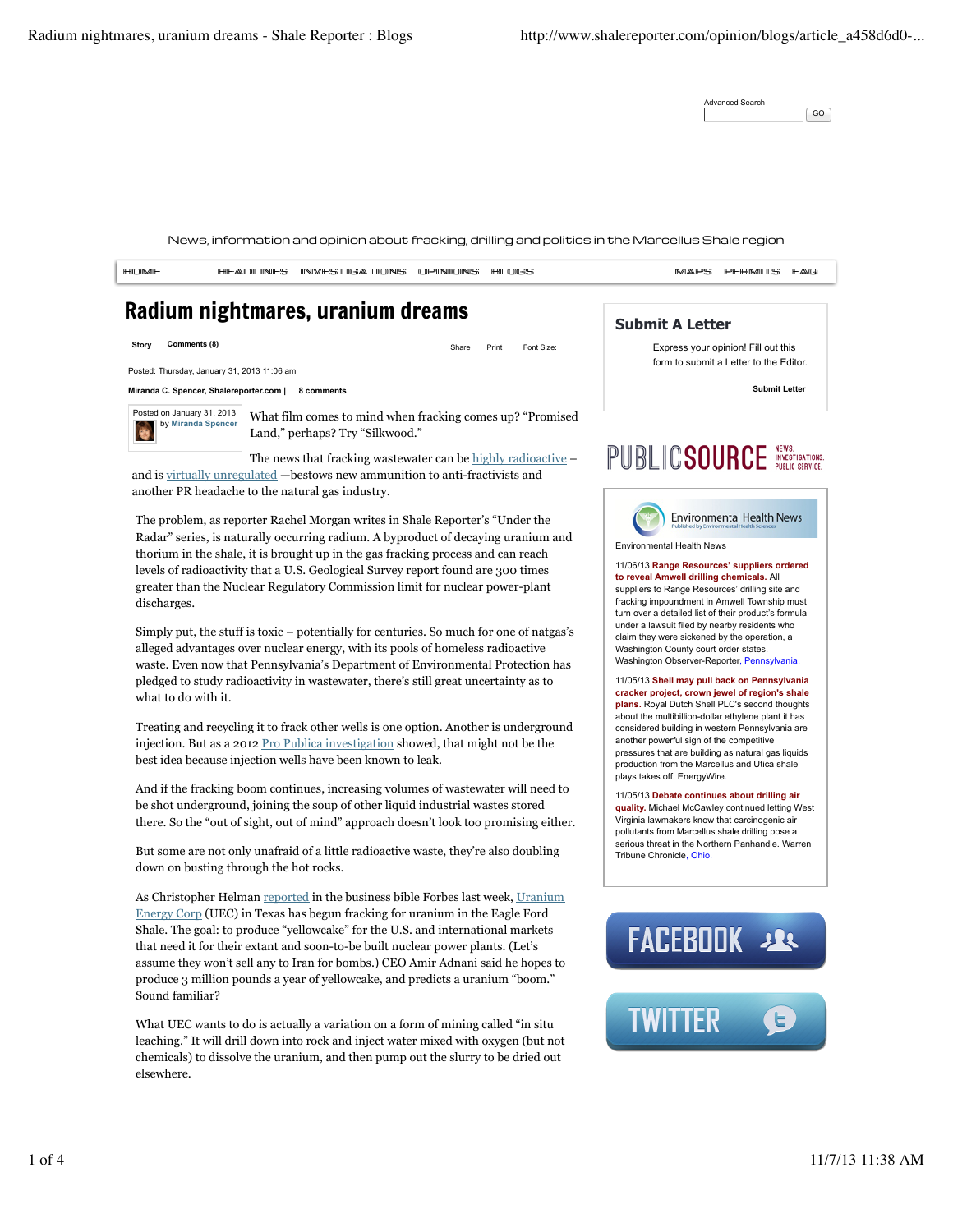But the uranium ore is just a few hundred feet down. As Helman pointed out, "not only [at] the same depths as groundwater but from the very same layers of porous rock that hold it." The company claims the groundwater there isn't potable anyway, although according to the U.S. Environmental Protection Agency, uranium is dangerous if ingested.

That didn't stop EPA from issuing UEC an "aquifer exemption" to go ahead with its latest uranium fracking project.

The Marcellus and other U.S. shale formations also contain uranium. Is it too farfetched to wonder if some atomic entrepreneur may come calling to frack for it?

I asked Mark Engle of the U.S. Geological Service his professional opinion. He told me, "While it's theoretically possible, … I don't see a good likelihood of anyone trying to solution mine uranium from the Marcellus. Its uranium content (<0.01%) is rather low compared to typical uranium ore (typically 0.03-0.1% U). There are probably much better targets elsewhere in the U.S."

Nevertheless, in the American Southwest, this type of uranium fracking has been given the imprimatur of former Energy Secretary Spencer Abraham, who heads UEC's advisory board. Closer at hand, the state of Virginia is seriously looking into uranium mining. Predictably, local residents are worried about their water.

One tiny consolation: If this trend continues, any radioactive wastewater produced will have an overseer – the NRC.

And if there's ever a movie, I have a title suggestion. Name it after EPA's web page on uranium mining: "RadTown USA."

© 2013 Shale Reporter . All rights reserved. This material may not be published, broadcast, rewritten or redistributed.

| Discuss | Share<br>. | Print |
|---------|------------|-------|

Posted in Blogs, Miranda spencer on *Thursday, January 31, 2013 11:06 am.*

## **More From This Site Breathing easy? Not likely in Pennsylvania**

- **Radioactive pollution in Allegheny River not from fracking**
- **County boss won't reveal park drilling proposals yet**
- **Public comment sought on proposal for gas waste on barges**
- **Pa. taxpayers foot growing bill for gas subsidies**
- **Simon Cowell Reveals Baby Name (Hollyscoop) Jelena Ristic Steals the Spotlight From Boyfriend Novak Djokovic (Photos) (NESN)**

**The 8 Most Offensive Halloween Costumes of 2013 (So Far) (Tasty Articles)**

**Brown Eggs vs. White Eggs: What's the Diff?**

**From Around The Web Kate Middleton's Shocking New Hairstyle Shows Us a Totally Different Side of Her (Tasty**

**Articles)**

**(My Natural Family)**

Recommended by

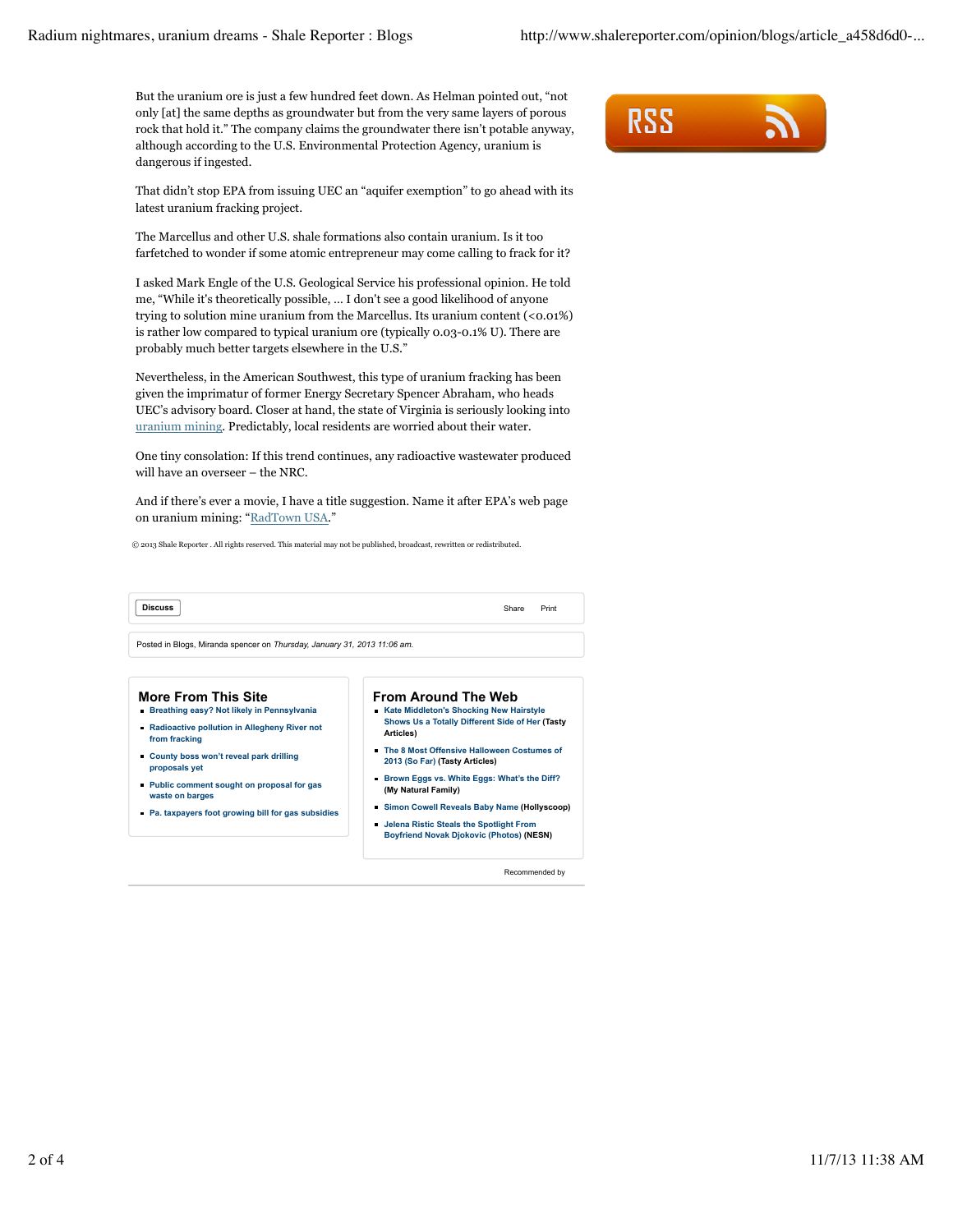

| <b>Screen Name or Email</b> |  |         |
|-----------------------------|--|---------|
|                             |  |         |
| Password                    |  |         |
|                             |  | Forgot? |
|                             |  |         |

Need an account? Create one now.



|           | Miranda Spencer posted at 6:34 pm on Tue, Feb 12, 2013.                                                                                                                                                                                                                           |
|-----------|-----------------------------------------------------------------------------------------------------------------------------------------------------------------------------------------------------------------------------------------------------------------------------------|
| Posts: 29 | Following up, it seems that uranium mining in the state of Virginia is closer to becoming<br>a reality. See this article from the Associated Press: http://www.sfqate.com/business<br>/article/Virginia-fiercely-debates-mining-uranium-4264638.php.<br>Log In to report.<br>Link |
|           |                                                                                                                                                                                                                                                                                   |
|           | jboursaw posted at 11:48 am on Sat, Feb 2, 2013.                                                                                                                                                                                                                                  |
|           | Yikes - scary stuff. Both Silkwood and Promised Land are frightening.                                                                                                                                                                                                             |
| Posts: 2  | Log In to report.<br>Link                                                                                                                                                                                                                                                         |
|           | Miranda Spencer posted at 11:46 am on Sat, Feb 2, 2013.                                                                                                                                                                                                                           |
| Posts: 29 | Lisa d, I'd not heard about that petition. Do you have a link? I'm aware that California<br>just put out some draft regulations but not that Gov. Brown is lenient on fracking.                                                                                                   |
|           | Log In to report.<br>Link                                                                                                                                                                                                                                                         |
|           | Lisa d posted at 6:42 am on Sat, Feb 2, 2013.                                                                                                                                                                                                                                     |
| Posts: 2  | It's frightening what these money hungry morons do to the environment. They have no<br>regard for anything but the bottom line. I say let them live in the area they're fracking. I<br>just signed a petition to get Gov. Brown to stop giving frackers free reign in CA.         |
|           | Log In to report.<br>Link                                                                                                                                                                                                                                                         |